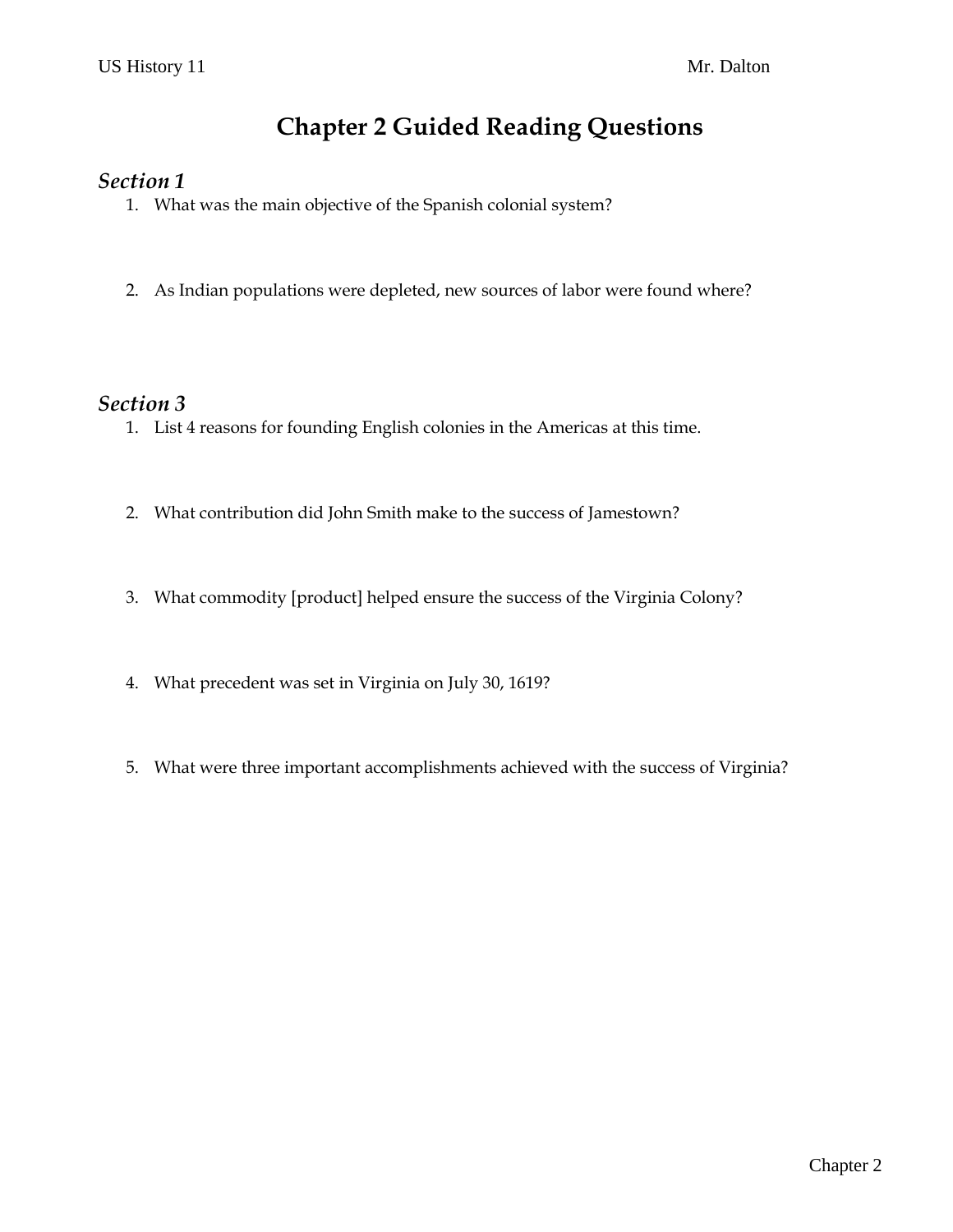### *Section 4*

- 1. How did Puritans differ from Separatists?
- 2. For what reasons did the Pilgrims sign the Mayflower Compact?
- 3. Why did English Puritans want to found a colony the New World?

## *Section 5*

- 1. Where was the first permanent French colony in the New World?
- 2. What factors limited the number of French settlers in the New World?
- 3. How did New York receive its name?